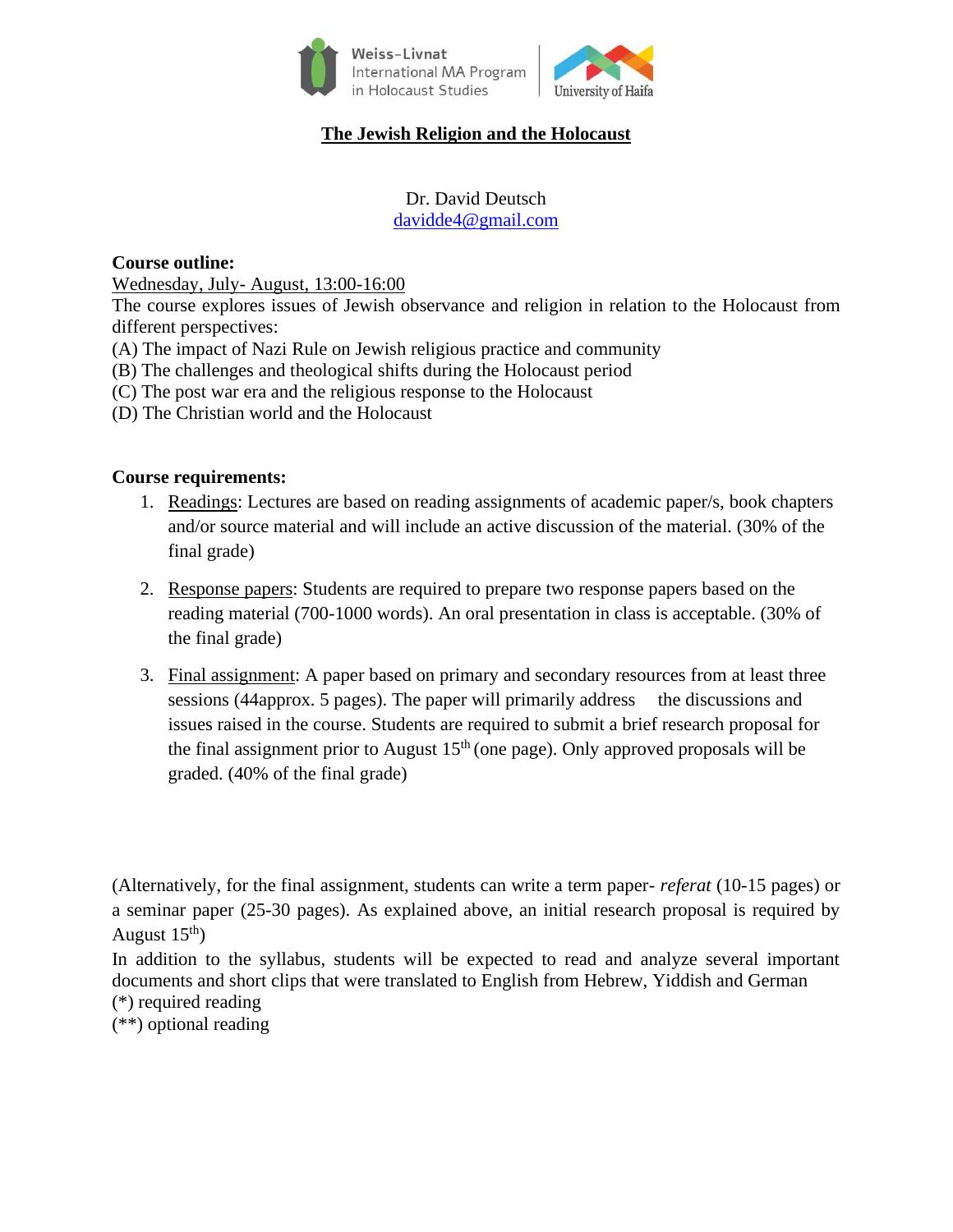## **Part 1**- The impact of Nazi Rule on Jewish religious practice and community

Session 1. Part A. Basic topics in modern Jewish studies: Traditional values and new ideologies  $(6-7)$ 

- Aviezer Ravitzky, *Messianism, Zionism, and Jewish Religious Radicalism*, Chicago: University of Chicago Press, 1998. (Introduction and Chapter 1) (\*)
- Israel Abrahams, *Judaism*, Iowa: 1<sup>st</sup> World Library, 2004, (Chapter 2) (\*)
- Jacob Katz, "Orthodoxy in historical perspective", *Studies in Contemporary Jewry*, Vol. 2, 1986, pp. 3-17. (\*\*)

Session 2. Religious Jews under Nazi rule: An historical overview (13-7)

- Dan Michman, "Research on the Problems and Conditions of Religious Jewry under the Nazi Regime", *The Historiography of the Holocaust Period,* (Y. Gutman and G. Greif eds.) Jerusalem:
- Yad Vashem, 1988 (1983) (\*)
- Jacob Borut, "Struggles for Spaces: Where Could Jews Spend Free Time in Nazi Germany?", *The Leo Baeck Institute Year Book*, Vol. 56, No. 1, 2011, pp. 307–350. (\*)
- Dan Michman, "Jewish Religious Life under Nazi Domination: Nazi Attitudes and Jewish Problems", *Studies in Religion/Sciences Religieuses* Vol. 22, No. 2, 1993, pp. 147-166 (\*\*) also in: Dan Michman, *Holocaust Historiography: A Jewish Perspective: Conceptualizations, Terminology, Approaches, and Fundamental Issues,* London; Portland: Vallentine Mitchell, 2003.
- Dan Michman, "Problems of Religious Life in the Netherlands during the Holocaust" *Dutch Jewish History*, Vol. 1, Jerusalem, 1984 (1982 Symposium), pp. 379-399 (\*\*)

Session 3. Jewish Leadership under Nazi Rule in Poland (20-7)

- Havi Dreifuss, "The Work of My Hands is Drowning in the Sea, and You Would Offer Me Song?!": Orthodox Behavior and Leadership in Warsaw during the Holocaust, in Warsaw, The Jewish Metropolis, *Studies in Judaica*, Vol.15, 2015, pp. 467-495 (\*)
- Joseph Walk, "The Religious Leadership during the Holocaust", *Patterns of Jewish Leadership in Nazi Europe 1933-1945* (Y. Gutman Ed.), Jerusalem: Yad Vashem, 1979 (\*)
- Shimon Huberband: *Kiddush Hashem: Jewish Religious and Cultural Life in Poland During the Holocaust***,** Hoboken, NJ: Ktav; New York: Yeshiva University Press, 1987. (selected pages) (\*)
- Gillian Gould, "Religious Life in the Ghettos Warsaw and Lodz" *Journal of Progressive Judaism*, Vol. 7, No. 1, 1996, pp. 21-56 (\*\*)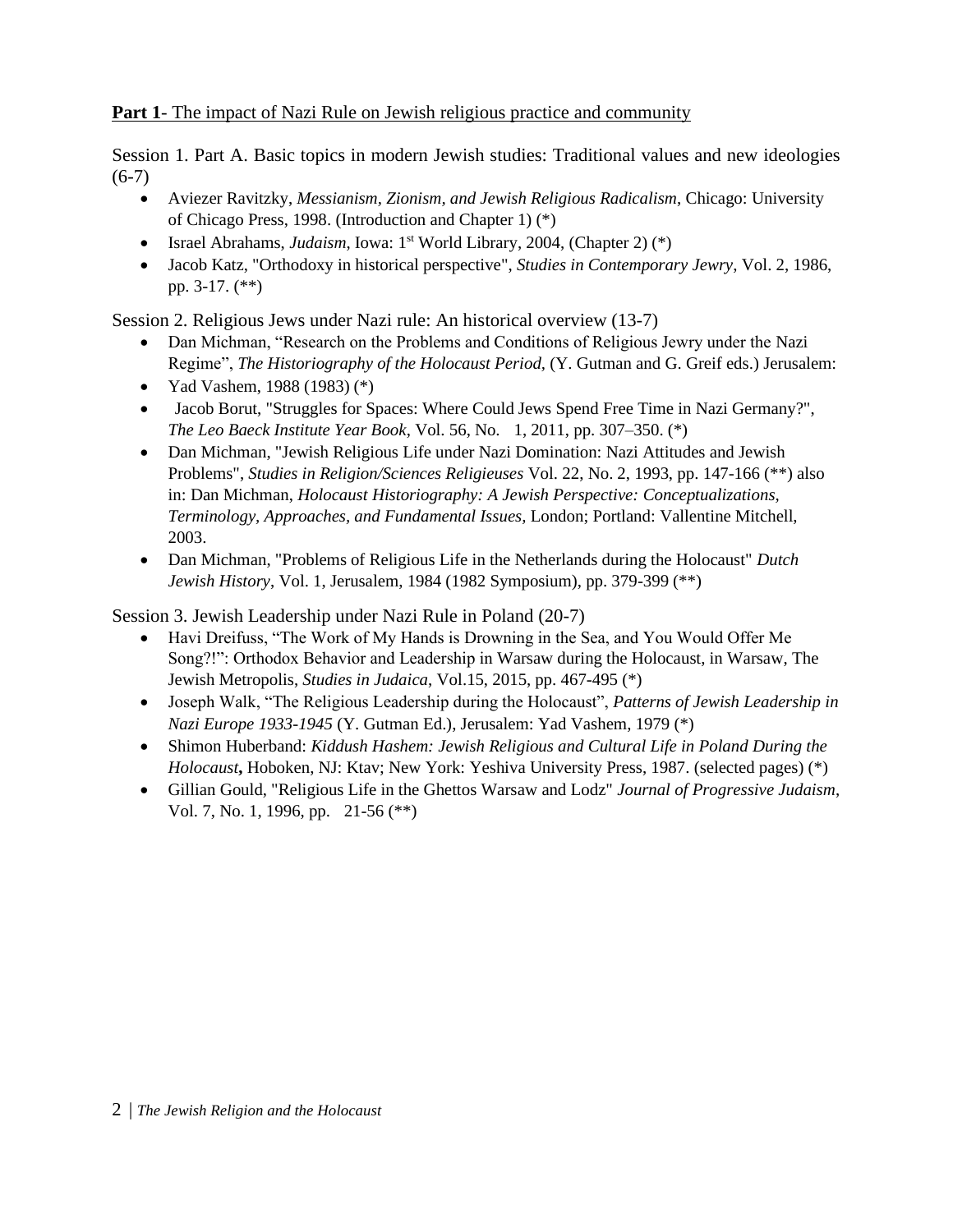## **Part 2-** The challenges and theological shifts during the Holocaust period

Session 4. Hassidic thought and the Holocaust: Rabbi Kalonimus Shapiro- a case study (27-7)

- Henry Abramson, The Esh kodesh of Rabbi Kalonimus Kalmish Shapiro: A Hasidic Treatise on Communal Trauma from the Holocaust, *Transcultural Psychiatry*, Vol. 37, No. 3, 2000, pp. 321-335 (\*)
- Avichai Zur, "'The Lord Hides in Inner Chambers': The Doctrine of Suffering in the Theosophy of Rabbi Kalonymus Kalman Shapira of Piaseczno." *Dapim,* Vol. 25, No. 1, 2011, pp. 183–237. (\*)
- Don Seeman, "Ritual Efficacy, Hasidic Mysticism and 'Useless Suffering' in the Warsaw Ghetto." *Harvard Theological Review*, Vol. 101, No. 3–4, 2008 pp. 465–505. (\*\*)

Session 5. Part 1: Responsa literature and the Holocaust: Rabbinical dilemmas (3-8)

- Melech Westreich, "One Life for Another in the Holocaust: A Singularity in Jewish Law?" *Theoretical Inquiries in Law*, Vol. 1, No. 2, 2000, pp. 341–367. (\*)
- Michael A. Grodin, Johnathan I. Kelly, Erin L. Miller, Robert Kirschner, Joseph Polak, "Rabbinic Responsa and Spiritual Resistance during the Holocaust: The Life-for-Life Problem", *Modern Judaism,* Vol. 39, No. 3, 2019, pp. 296-325 (\*\*)

Session 5. Part 2: A Case Study: The Rulings of Rabbi Oshry

- Nehemia Stern "To sanctify the name of God: ritual precision and martyrdom in Rabbi Ephraim Oshry's Holocaust Responsa," *Holocaust Studies*, Vol. 22, No. 1, 2016, pp. 100–24. (\*)
- Ephraim Oshry, Responsa from the Holocaust, (introduction by A. Goldberg) "Oshry, Ephraim," *YIVO Encyclopedia of Jews in Eastern Europe*,2018. (\*\*)

Session 6 – Part 1: The "Informal" Jewish observance under Nazi rule (10-8)

- David Deutsch, Religious and Halakhic Observance in View of Deconstruction Processes in the Holocaust, *YV Studies*, Vol, 47, No. 1, 2019, pp. 1-38 (\*)
- Michal Shaul "Testimonies of Ultra-Orthodox Holocaust Survivors Between 'public Memory' and 'Private Memory'", *Yad Vashem Studies*, Vol. 35, No. 2, 2007, pp. 143-185

Session 6: Part 2: A case study of religious women and Jewish observance

- Hadassa Levin, *Bat Ami*, Bat Ami Publications, Israel, 1996 (translated extracts); Tels Book, *Yizkor Book Collection* (translated extracts) (\*)
- Rochelle L. Millen, "Women and Kaddish: Reflections on Responsa." *Modern Judaism*, Vol. 10, No. 2 1990, pp. 191–203. (\*\*)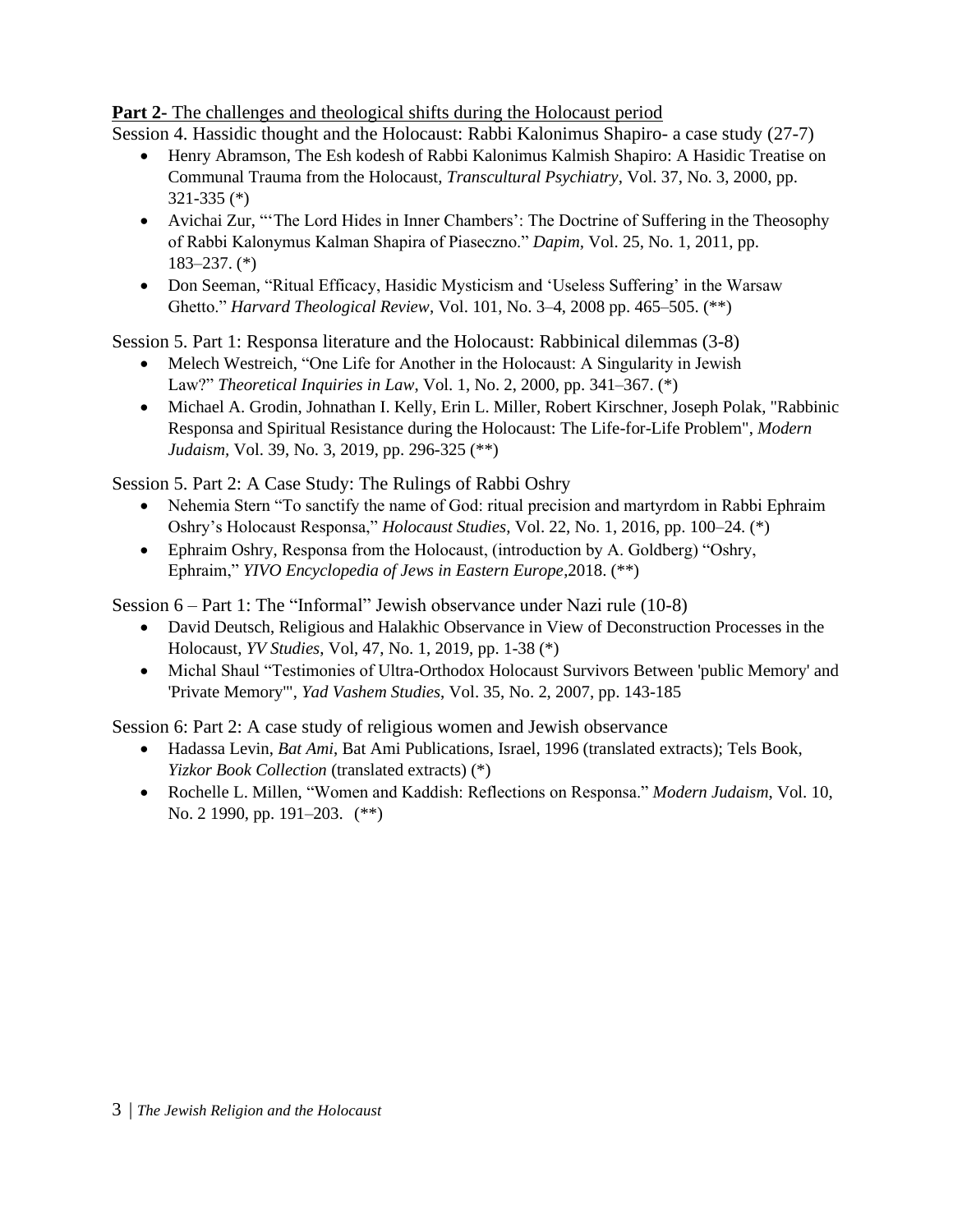**Part 3**: The post war era and the religious response to the Holocaust

Session 7: The Rabbinical responses to the Holocaust (17-8)

- Tehila Darmon Malka, "Our Unfortunate Sisters, the Daughters of Israel": Holocaust-Survivor Rabbis Confront the Problem of Post-Holocaust *Agunot, Yad Vashem Studies,* Vol. 47, No.1, 2019, pp. 143-174
- David Deutsch, "Exhumations in Post War Responsas," *Human Remains and Maas Violence*, J.M. Dreyfus ed., Manchester University Press, 2016. (\*)
- Esther Farbstein, *Hidden In Thunder: Perspectives on Faith, Halakhah and Leadership during the Holocaust*, Jerusalem: Rav Kook Institute, 2007 (2002) (Introduction) (\*\*)

Session 8: Jewish theology after Auschwitz (24-8)

- Dan Michman, "The Impact of the Holocaust on Religious Jewry", *Major Changes within the Jewish People in the Wake of the Holocaust*, I Gutman ed., YV, Jerusalem, 1993, pp. 659-708 (\*)
- Shlomo Bîderman, Gershon Greenberg, & Steven Katz, *Wrestling with God: Jewish theological responses during and after the Holocaust***,** Oxford: Oxford University Press, 2007. (Introduction) (\*)
- Arthor, A. Cohen, *Thinking the Tremendum: A Theological Interpretation of the Holocaust***,** NY: Crossroad Publications, 1981 (\*\*)
- Gershon Greenberg, "Jewish Mysticism and Kabbalah Thorough the Holocaust", *Back to the Sources: Re-examining perpetrators, victims and bystanders*, Northwestern University Press, 2012, pp. 37-63 (\*\*)